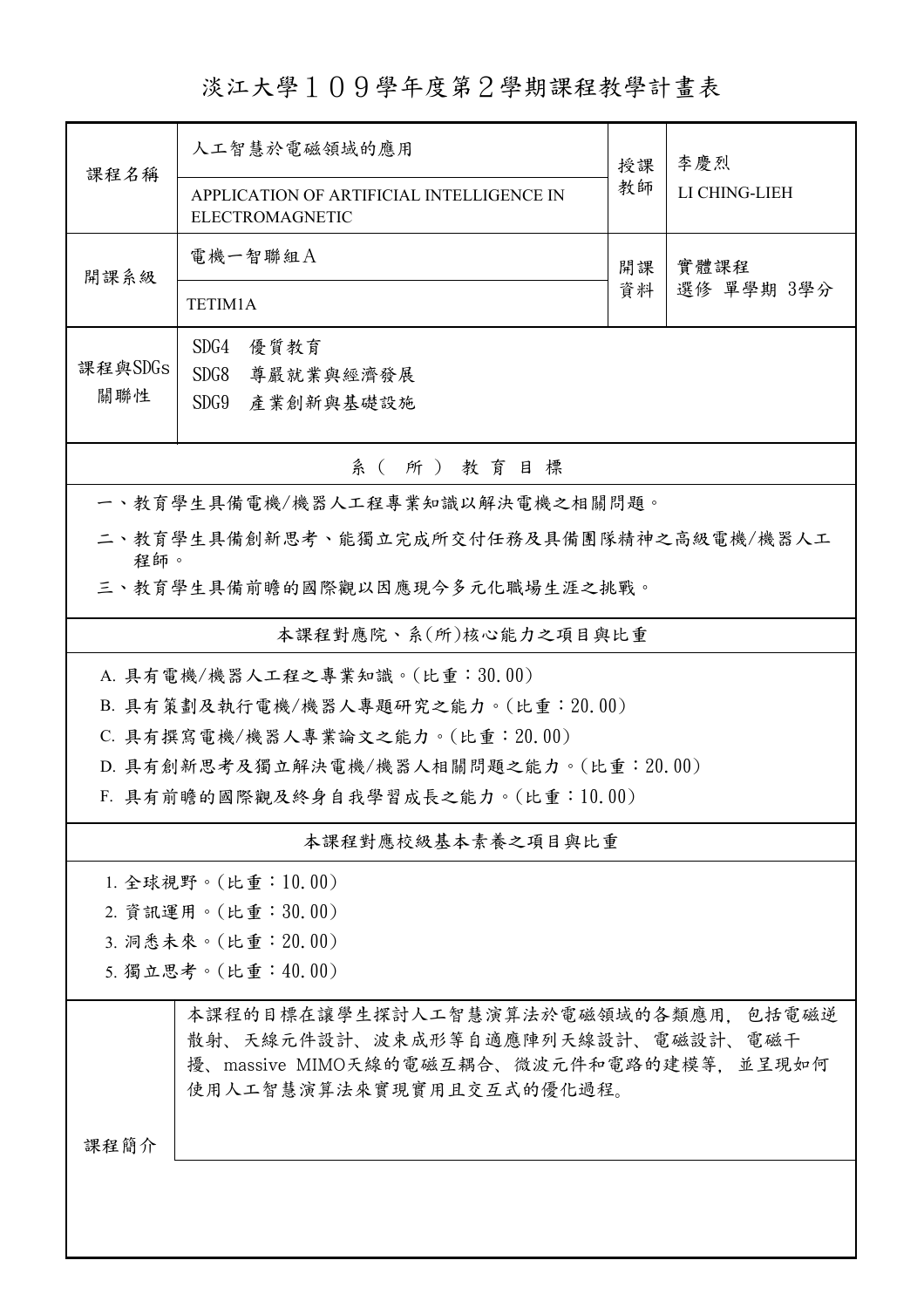The goal of this course is to enable students to explore the various applications of artificial intelligence algorithms in the electromagnetic disciplines, including electromagnetic inverse scattering, antenna element design, beamforming and other adaptive array antenna design, electromagnetic design, electromagnetic interference, and electromagnetic coupling of electromagnetic MIMO antennas, , modeling of microwave components and circuits, etc.; and showing how to use artificial intelligence algorithms to implement a practical and interactive optimization process.

本課程教學目標與認知、情意、技能目標之對應

將課程教學目標分別對應「認知(Cognitive)」、「情意(Affective)」與「技能(Psychomotor)」 的各目標類型。

一、認知(Cognitive):著重在該科目的事實、概念、程序、後設認知等各類知識之學習。

二、情意(Affective):著重在該科目的興趣、倫理、態度、信念、價值觀等之學習。

三、技能(Psychomotor):著重在該科目的肢體動作或技術操作之學習。

| 序<br>號         | 教學目標(中文)                                                         |                                                    |      | 教學目標(英文)                                                                                                                                                                                                                                                             |                                  |  |  |  |
|----------------|------------------------------------------------------------------|----------------------------------------------------|------|----------------------------------------------------------------------------------------------------------------------------------------------------------------------------------------------------------------------------------------------------------------------|----------------------------------|--|--|--|
| $\mathbf{1}$   | 讓學生熟悉各種人工智能算法<br>讓學生熟悉各種全域優化算法<br>讓學生熟悉類神經網路或優化設計<br>在電磁研究中的過去應用 |                                                    |      | Let students familar with the various artificial<br>intelligence algorithms<br>Let students familar with the various Global<br>optimization algorithms<br>Let students familar with past applications of ANN<br>or optimization design in electromagnetic researches |                                  |  |  |  |
|                | 教學目標之目標類型、核心能力、基本素養教學方法與評量方式                                     |                                                    |      |                                                                                                                                                                                                                                                                      |                                  |  |  |  |
| 序號             | 目標類型                                                             | 院、系 $(\kappa)$<br>核心能力   基本素養                      | 校級   | 教學方法                                                                                                                                                                                                                                                                 | 評量方式                             |  |  |  |
| 1              | 認知                                                               | <b>ABCDF</b>                                       | 1235 | 講述、討論                                                                                                                                                                                                                                                                | 測驗、討論(含課<br>堂、線上)、報告(含口<br>頭、書面) |  |  |  |
|                | 授課進度表                                                            |                                                    |      |                                                                                                                                                                                                                                                                      |                                  |  |  |  |
| 週<br>次         | 日期起訖                                                             | 內 容 (Subject/Topics)                               |      |                                                                                                                                                                                                                                                                      | 備註                               |  |  |  |
|                | $110/02/22$ ~<br>110/02/28                                       | Introduction to classical neural networks          |      |                                                                                                                                                                                                                                                                      |                                  |  |  |  |
| $\overline{2}$ | $110/03/01$ ~<br>110/03/07                                       | Perception Machine & Multilayer Perception Machine |      |                                                                                                                                                                                                                                                                      |                                  |  |  |  |
| 3              | $110/03/08$ ~<br>110/03/14                                       | Unsupervised Classical Neural Networks             |      |                                                                                                                                                                                                                                                                      |                                  |  |  |  |
| 4              | $110/03/15$ ~<br>110/03/21                                       | Associative memory                                 |      |                                                                                                                                                                                                                                                                      |                                  |  |  |  |
| 5              | $110/03/22$ ~<br>110/03/28                                       | Enforcement Learning                               |      |                                                                                                                                                                                                                                                                      |                                  |  |  |  |
| 6              | $110/03/29$ ~<br>110/04/04                                       | Fuzzy set & Fuzzy Relation and Inference           |      |                                                                                                                                                                                                                                                                      |                                  |  |  |  |
| 7              | $110/04/05$ ~<br>110/04/11                                       | Fuzzy Systems                                      |      |                                                                                                                                                                                                                                                                      |                                  |  |  |  |
|                |                                                                  |                                                    |      |                                                                                                                                                                                                                                                                      |                                  |  |  |  |